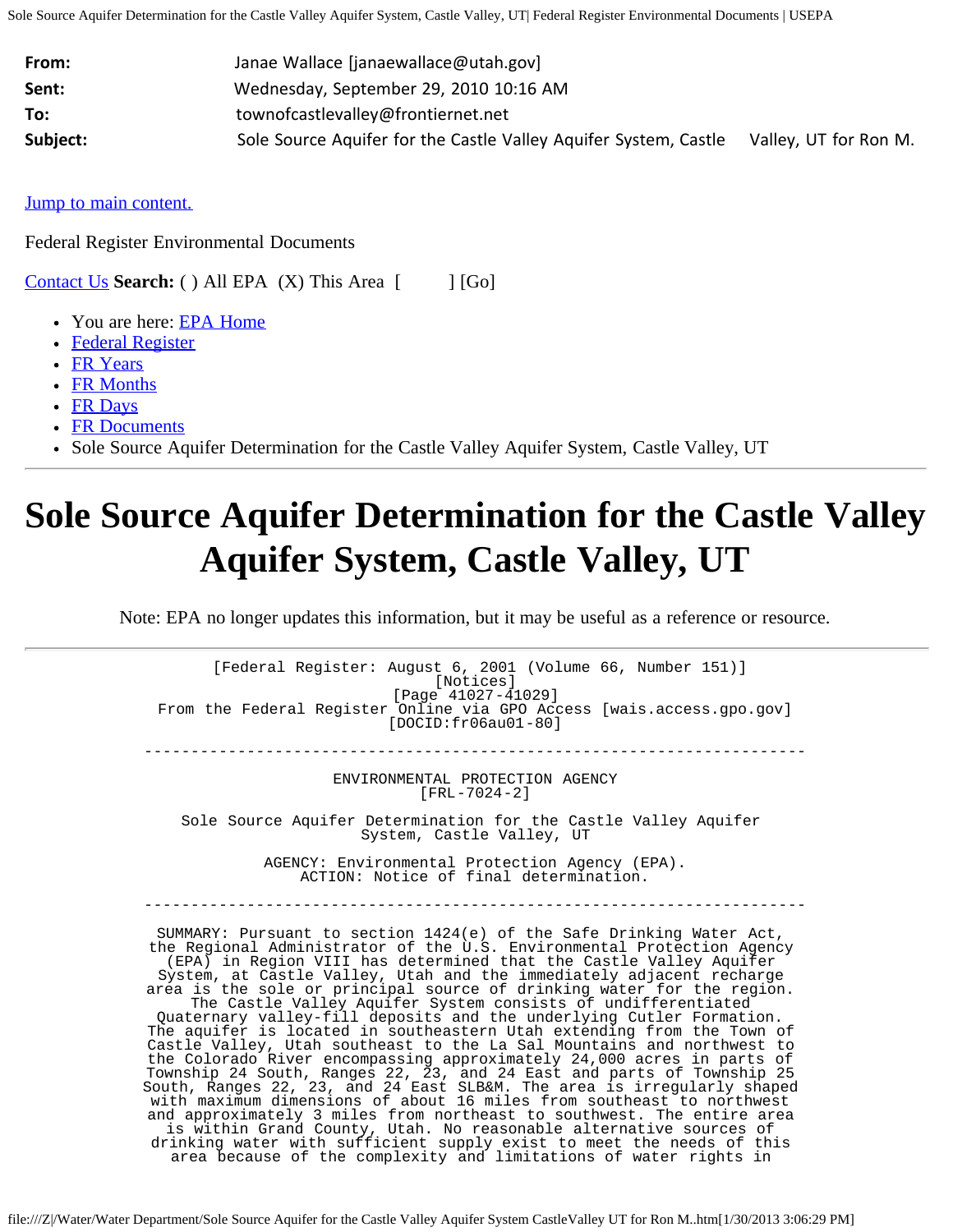southeastern Utah. A significant hazard to public health would occur if

The boundaries of the designated area have been reviewed and approved by EPA. As a result of this action, federal financially assisted projects constructed in the approximately 50 square mile area mentioned above will be subject to EPA review to ensure that these projects are designed and constructed in a manner which does not create a significant hazard to public health. For the purposes of this designation the Aquifer Service Area and the Project Review Area are the same as the Designated Area.

DATES: This determination shall be promulgated for purposes of judicial review at 1:00 p.m. Mountain Standard Time on August 6, 2001.

ADDRESSES: The data upon which these findings are based, and a map of the designated area are available to the public and may be inspected during normal business hours at the U.S. Environmental Protection Agency, Region VIII, 999 18th Street, Suite 300, Denver, CO 80202-2466.

FOR FURTHER INFORMATION CONTACT: William J. Monheiser, Regional Sole Source Aquifer Coordinator, Ground Water Program, 8P-W-GW, USEPA Region VIII, 999 18th Street, Suite 300, Denver, Colorado 80202-2466, Phone:

## [[Page 41028]]

303.312.6271, Fax: 303.312.7084, e-mail: [monheiser.william@epa.gov.](mailto:monheiser.william@epa.gov)

SUPPLEMENTARY INFORMATION: Notice is hereby given that, pursuant to section 1424(e) of the Safe Drinking Water Act, 42 U.S.C. 300f, 300h-3(e), Public Law 93-523 as amended, the Regional Administrator of the U.S. Environmental Protection Agency (EPA) Region VIII has determined that the Castle Valley Aquifer System is the sole or principal source of drinking water for the Castle Valley area of southeast Utah described above. Pursuant to section 1424(e), federal financially

assisted projects constructed anywhere in the designated area described above will be subject to EPA review.

I. Background

#### Section 1424(e) of the Safe Drinking Water Act states:

 If the Administrator determines, on his own initiative or upon petition, that an area has an aquifer which is the sole or principal drinking water source for the area and which, if contaminated, would create a significant hazard to public health, he shall publish notice of that determination in the Federal Register. After the publication of any such notice, no commitment for federal financial assistance (through a grant, contract, loan guarantee, or otherwise) may be entered into for any project which the Administrator determines may contaminate such aquifer through a recharge zone so as to create a significant hazard to public health, but a commitment for federal financial assistance may, if authorized under another provision of the law, be entered into to plan or design the project to assure that it will not so contaminate the aquifer.

Effective March 9, 1987, authority to make a Sole Source Aquifer Designation Determination was delegated to the U.S. EPA Regional<br>Administrators.

On August 7, 2000, EPA received a petition from the Town of Castle Valley, HC 64 Box 2812, Castle Valley, Utah 84532-9608, requesting that EPA designate the ground water resources of the Castle Valley Aquifer System near the Town of Castle Valley as a Sole Source Aquifer. In response to this petition, EPA published a Public Notice of Intent to Designate and invited any citizen to request a public meeting or to comment in writing or by telephone. This notice was published in the Moab Times-Independent, a newspaper of general circulation in the Castle Valley area on November 30, 2000. EPA also sent copies of the notice with descriptive information to all postal patrons in the Castle Valley area. This notice announced receipt of the petition and requested public comment for a 30 day comment period. Comments received in writing, by telephone, fax and e-mail were accepted. The public comment period extended from November 7, 2000 to December 15, 2000. Subsequently, EPA determined that the petition was both administratively and technically complete and adequate for the purposes of Sole Source Aquifer determination.

#### II. Basis for Determination

 Among the factors considered by the Regional Administrator for designation of a Sole Source Aquifer under section 1424(e) are: (1) Whether the aquifer is the area's sole or principal source of drinking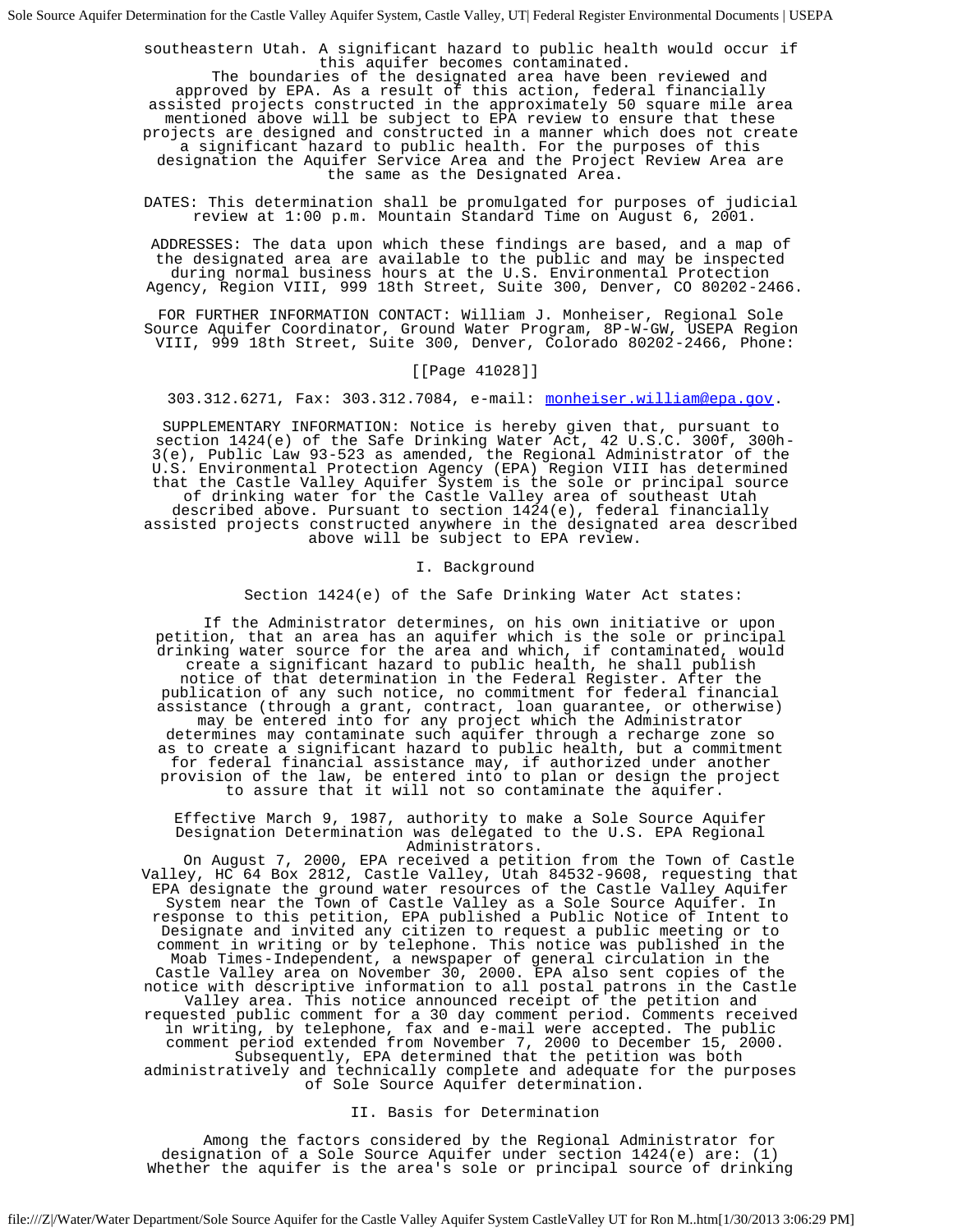water, (2) if the designated area has been adequately delineated and, (3) whether contamination of the aquifer would create a significant hazard to public health. On the basis of information available to EPA, the Regional

Administrator has made the following findings of fact, which are the basis for this determination:

1. The Castle Valley Aquifer System serves as the ``sole source' of drinking water for approximately 300 permanent residents within the review area. There is no existing alternative drinking water source or combination of sources which could provide fifty percent or more of the

drinking water to the designated area, nor is there any projected alternative source capable of supplying the area's drinking water needs

at an economical cost.<br>2. The boundaries of the aquifer were determined by hydrogeologic mapping. The boundaries were delineated by a geological consultant with special expertise in drinking water source protection and confirmed by

EPA professional staff. 3. The Castle Valley Aquifer System supplies water of varying quality depending on the impacts of the underlying Cutler Formation and is used as a drinking water source with softening. This constitutes a resource isolated in this immediate area that if contaminated would create a significant hazard to public health. Potential sources of contamination include: (a) Petroleum, mineral exploration, and geophysical drilling, (b) accidental spills along roadways, (c) abandoned but unplugged petroleum, mineral and geophysical wells, and tunnels (d) non-sustainable agricultural and forestry practices and (e) upward migration of lower quality water from bedrock aquifers through man-made conduits.

## III. Description of the Petitioned Aquifer

 The designated area of the Castle Valley Aquifer System encompasses about 24,000 acres in an irregularly shaped area approximately 16 miles long by approximately 3 miles wide. Drinking water production is from individual domestic wells, most tapping Quaternary alluvium while some of the wells derive at least part of their drinking water from the underlying Cutler Formation. Most wells are between 40 and 300 feet deep. The boundaries of the aquifer were determined by hydrogeologic mapping of the surface area, which is interpreted to contribute water to the alluvium. The boundaries were delineated by a geological consultant with special expertise in drinking water source protection and confirmed by EPA professional staff.

### IV. Information Utilized in Determination

 The information utilized in this determination includes the petition from the Town of Castle Valley, review of available literature, and a published ground water investigation conducted by the Utah Geological Survey. These data are available to the public and may be inspected during normal business hours at EPA Region VIII, 999 18th Street, Suite 300, Denver, Colorado 80202-2466.

#### V. Project Review

 EPA, Region VIII, will work with any federal agencies that may, in the future, provide financial assistance to projects in the designated area. Interagency procedures will be negotiated by which EPA will be notified of proposed commitments by federal agencies for projects which could contaminate the aquifer. EPA will evaluate such projects and, where necessary, conduct an in-depth review, soliciting public comments where appropriate. Should EPA determine that a project may contaminate the aquifer, so as to create a significant hazard to public health, no commitment for federal assistance may be entered into. However, a commitment for federal assistance may, if authorized under another provision of law, be entered into to plan or design the project to assure that it will not contaminate the aquifer. Although the project review process of section 1424 (e) cannot be delegated to state or local agencies, the EPA will rely upon any

existing or future state and local control mechanisms to the maximum extent possible in protecting the ground water quality of the aquifer. Included in the review of any federal financially assisted project will be coordination with local agencies. Their comments will be given full consideration, and the federal review process will attempt to complement and

#### [[Page 41029]]

support state and local ground water quality protection mechanisms.

#### VI. Summary and Discussion of Public Comments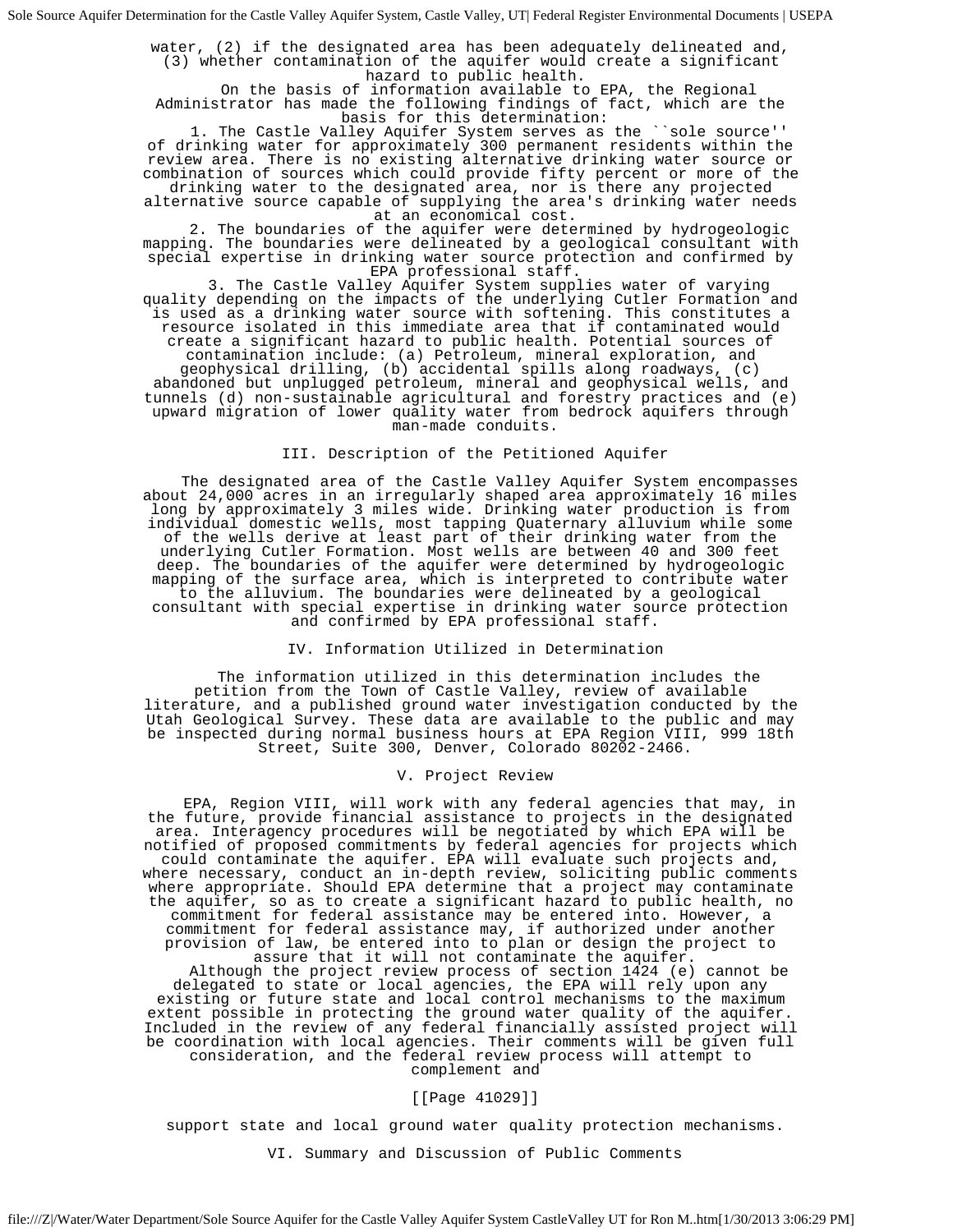In response to the Public Notice, EPA received 6 comments endorsing Sole Source Aquifer designation. No additional questions were raised during the comment period. No comments objecting to designation were<br>received during any portion of public participation process. During the public comment period no data were presented to EPA regarding aquifer characteristics, boundary delineation or potential errors of fact presented in the petition.

# VII. Economic and Regulatory Impact

 Pursuant to the provisions of the Regulatory Flexibility Act (RFA), 5 U.S.C. 605(b), I hereby certify that this designation will not have a significant impact on a substantial number of small entities. For purposes of this Certification, ``small entity'' shall have the same meaning as given in section 601 of the RFA. This action is only applicable to projects with the potential to impact the Castle Valley<br>Aquifer System Sole Source Aquifer as designated. The only affected entities will be those businesses, organizations or governmental jurisdictions that request federal financial assistance for projects which have the potential for contaminating the Sole Source Aquifer so as to create a significant hazard to public health. EPA does not expect to be reviewing small isolated commitments of financial assistance on an individual basis, unless a cumulative adverse impact on the aquifer is anticipated or brought to the Agencies attention;<br>accordingly, the number of affected small entities will be minimal. For those small entities that are subject to review, the impact of today's action will not be significant. Many projects subject to this review will be preceded by a ground water impact assessment required pursuant to other federal laws, such as the National Environmental Policy Act (NEPA) as amended 42 U.S.C. 4321, et seq. Integration of those related review procedures with sole source aquifer review will allow EPA and other federal agencies to avoid delay or duplication of effort in approving financial assistance, thus minimizing any adverse effects on those small entities which are affected. Finally, today's action does not prevent grants of federal financial assistance which may be available to any affected small entity in order to pay for the redesign of the project to assure protection of the aquifer. redesign of the project to assure protection of the aquifer. Under Executive Order 12866, EPA must judge whether a regulation is ``major'' and therefore subject to the requirement of a Regulatory Impact Analysis. This regulation is not major because it will not have an annual effect of \$100 million or more on the economy, will not cause any major increase in costs or prices and will not have significant adverse effects on competition, employment, investment, productivity, innovation, or the ability of United States enterprises to compete in domestic or export markets. Today's action only affects the Castle Valley Aquifer System in Grand County, Utah. It provides an additional review of ground water protection measures, incorporating state and local measures whenever possible, for only those projects which request federal financial assistance.

> Dated: July 26, 2001. Jack W. McGraw, Acting Regional Administrator, Region VIII. [FR Doc. 01-19566 Filed 8-3-01; 8:45 am] BILLING CODE 6560-50-P

#### Notices For

| 2009 |
|------|
| 2008 |
| 2007 |
| 2006 |
| 2005 |
| 2004 |
| 2003 |
| 2002 |
| 2001 |
| 2000 |
| 1999 |
| 1998 |
| 1997 |
| 1996 |
| 1995 |
|      |